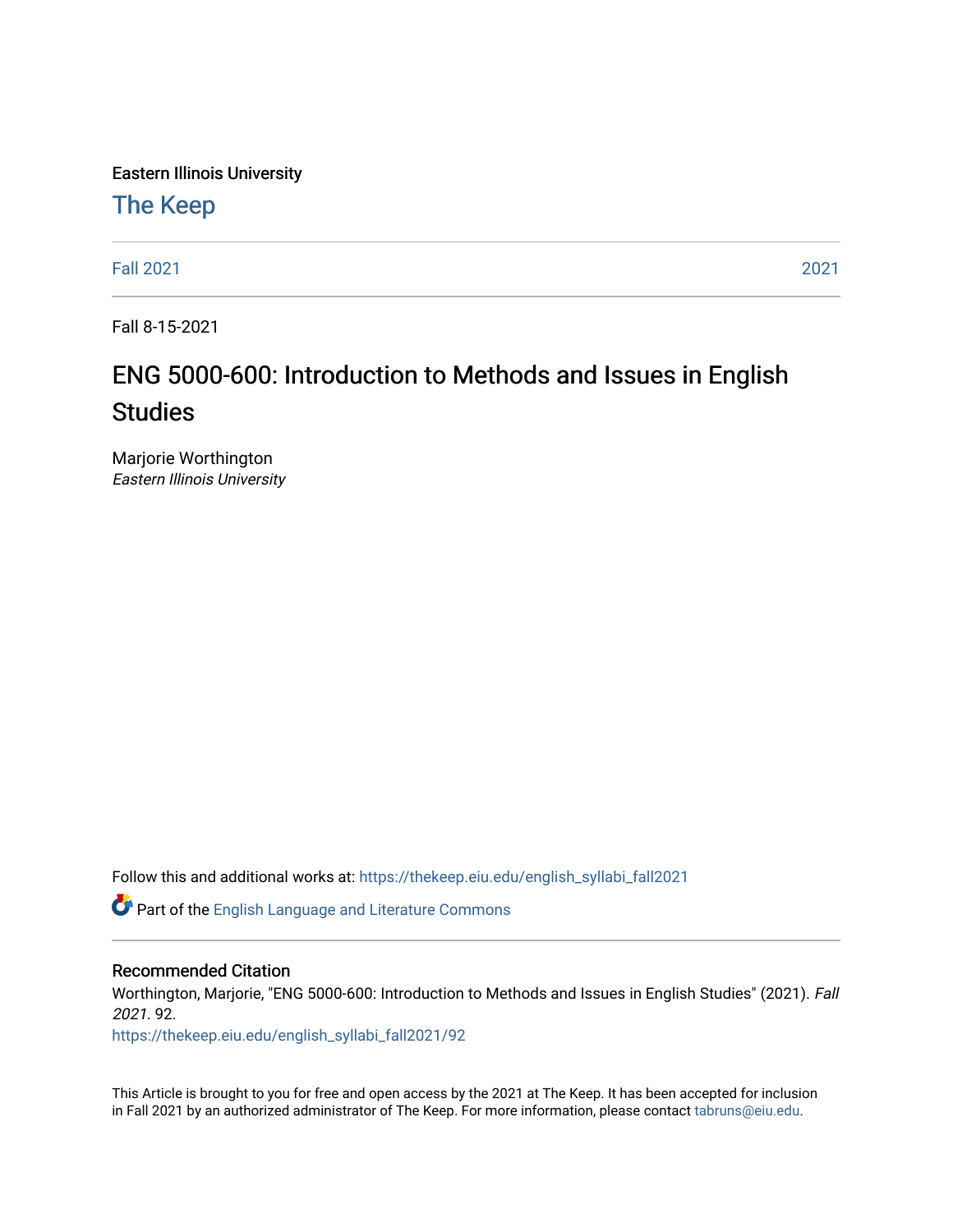## **ENG5000.600: INTRODUCTION TO METHODS AND ISSUES IN ENGLISH STUDIES**

Section 600: Online Professor: Dr. Marjorie Worthington Office: Coleman Hall 3321 Office Hours: MF 11:00am-2:00pm or by appt. Phone: 217-722-8953 (text only, please. We can schedule calls or Zoom meetings that way) email: [mgworthington@eiu.edu](mailto:mgworthington@eiu.edu)

#### **TEXTBOOKS – We only have two textbooks, but most of your readings can be found in D2L. Each week has a labeled folder that contains that week's reading.**

Toni Morrison, *Beloved* Toni Morrison, *Playing in the Dark*  All other readings can be found, organized by week, in D2L

#### **Description.**

This seminar provides a foundation for the M.A. in English, serving as an introduction to the methods and issues of advanced-level research and scholarship in English studies. Through our reading and discussions, we will examine the field of English Studies, discuss assumptions and challenges in the field, and develop a strong understanding of what professionals do. This will involve becoming aware of discourse practices, methods of research, and the writing genres that we use in various settings of English.

#### **Course Objectives include (but are not limited to):**

• understand expectations of graduate-level work;

- explore critical and theoretical issues in English studies;
- get extensive practice in completing graduate-level research;

• become familiar with professional conversations in English studies, including controversies, current trends, and career preparation

#### **COVID-19 Practices & Expectations on EIU's Campus.**

### **Since our course is online, the following may not apply to us, but I am including it nonetheless for your information:**

**UNIVERSITY COVID STATEMENT**: The University is asking all of us to take precautions to prevent the spread of COVID-19. EIU's policy is intended to protect all of us on campus, as well as the community, your roommates, and loved ones at home. All students, regardless of vaccination status, are required to wear face coverings during class. Students may sit in any classroom seat where they are most comfortable. All reasonable efforts will be made to provide modifications to classroom seating arrangements if needed; however, this may not be possible in all situations. Students should not attend class if they are ill and should consult the student health clinic if they have any COVID-19-like symptoms. EIU's COVID-19 campus practices including face coverings, when and where required, avoiding campus if sick, sanitizing surfaces, social distancing, and hand washing all of which are based on the best available public health guidance. Everyone in the campus community is responsible for following practices that reduce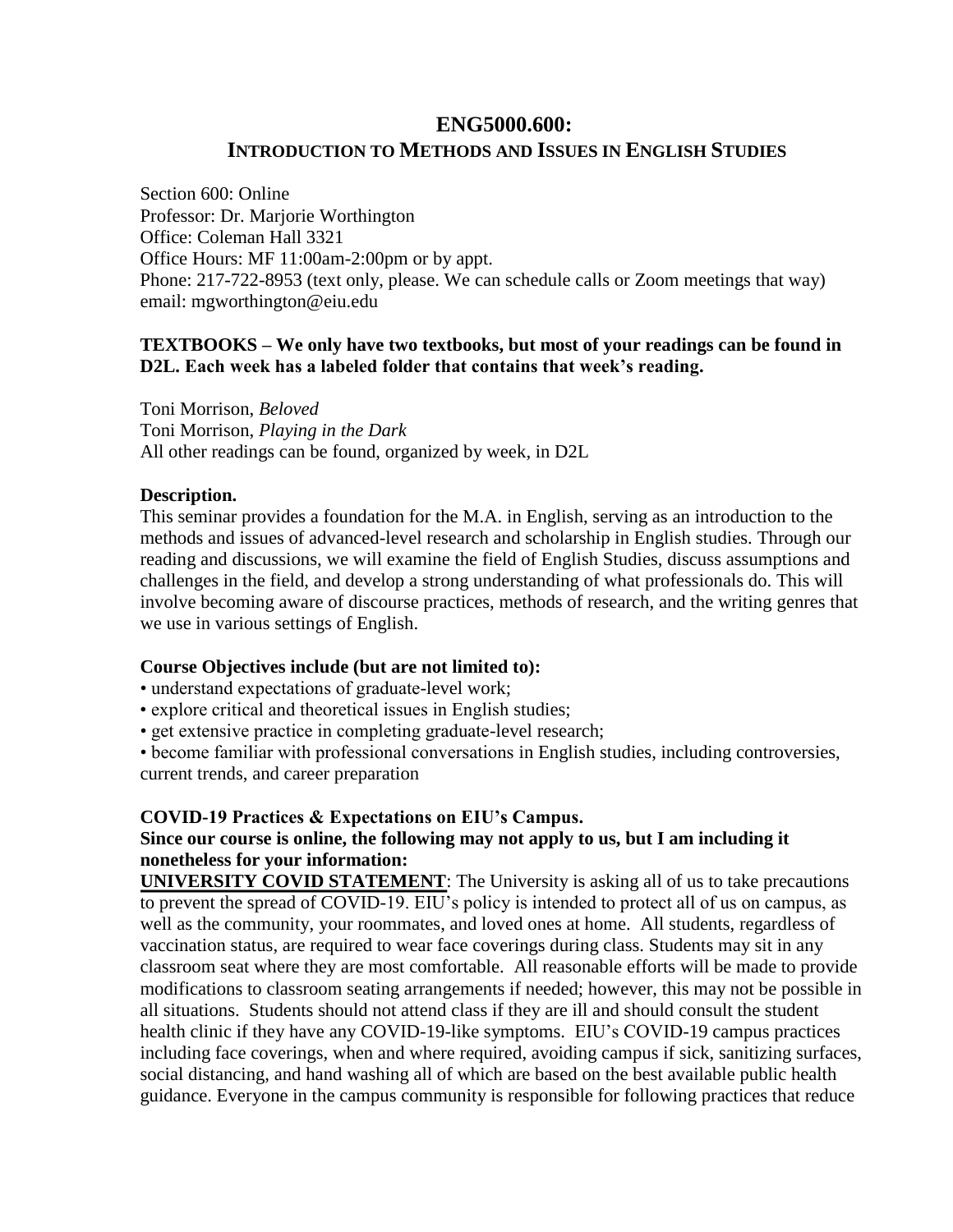risk. If you have a health condition that may require a potential classroom accommodation or variation from current EIU COVID-19 policy, please contact Student Disability Services (studentdisability@eiu.edu or 581-6583) to determine what options may be available based on current CDC guidance. If you are unable to follow EIU's COVID-19 guidelines, you may be asked to leave class or office hours as compliance with public health guidance is essential. Accommodations for instruction and make-up work will be made for students with documented medical absences according to IGP #43

[https://castle.eiu.edu/auditing/043.php ]. To view the latest EIU COVID-19 related information and any policy updates, please visit [https://www.eiu.edu/covid/.](https://www.eiu.edu/covid/)

#### **EIU ONLINE ETIQUETTE – These are the official standards we will use in our online interactions:**

Eastern Illinois University (EIU) is committed to open, frank, and insightful dialogue in all of its courses. Diversity has many manifestations, including diversity of thought, opinion, and values. We encourage all learners to be respectful of that diversity and to refrain from inappropriate commentary. Should such inappropriate comments occur, the instructor will intervene, removing inappropriate content. The instructor may also recommend university disciplinary action. Learners as well as faculty should be guided by common sense and basic etiquette. The following are good guidelines to follow:

•Never post, transmit, promote, or distribute content that is known to be illegal. •Never post harassing, threatening, or embarrassing comments. If you disagree with someone, respond to the subject, not the person. Conflicts of ideas are encouraged, while conflicts of feelings are discouraged.

•Never post content that is harmful, abusive; racially or culturally insensitive, or religiously offensive, vulgar; sexually explicit, or otherwise potentially offensive.

**Academic Integrity:** Students are expected to maintain principles of academic integrity and conduct as de-fined in EIU's Code of Conduct (http://www.eiu.edu/judicial/studentconductcode.php). Violations will be re-ported to the Office of Student Standards.

**Plagiarism:** Plagiarism is defined as appropriating words or ideas that are not your own without giving proper credit. The temptation to plagiarize can be great, particularly in the advent of extensive computer technology and the collaborative nature of our class. However, the consequences of plagiarism are dire and can result in a grade of F for the assignment and even for the course. It will also result in a report to the Judicial Affairs Office.

## **COURSE REQUIREMENTS**

**Graduate Portfolio Materials:** You likely have heard that the Graduate Program requires you to compile a portfolio of specific materials in order to graduate with your MA. You will begin the compilation process as part of this course. I have uploaded the information you will need, and by the end of the semester, you'll have to upload your resume/vita and statement of purpose, as well as a researched essay, to the English Department's Graduate D2L site. If this all sounds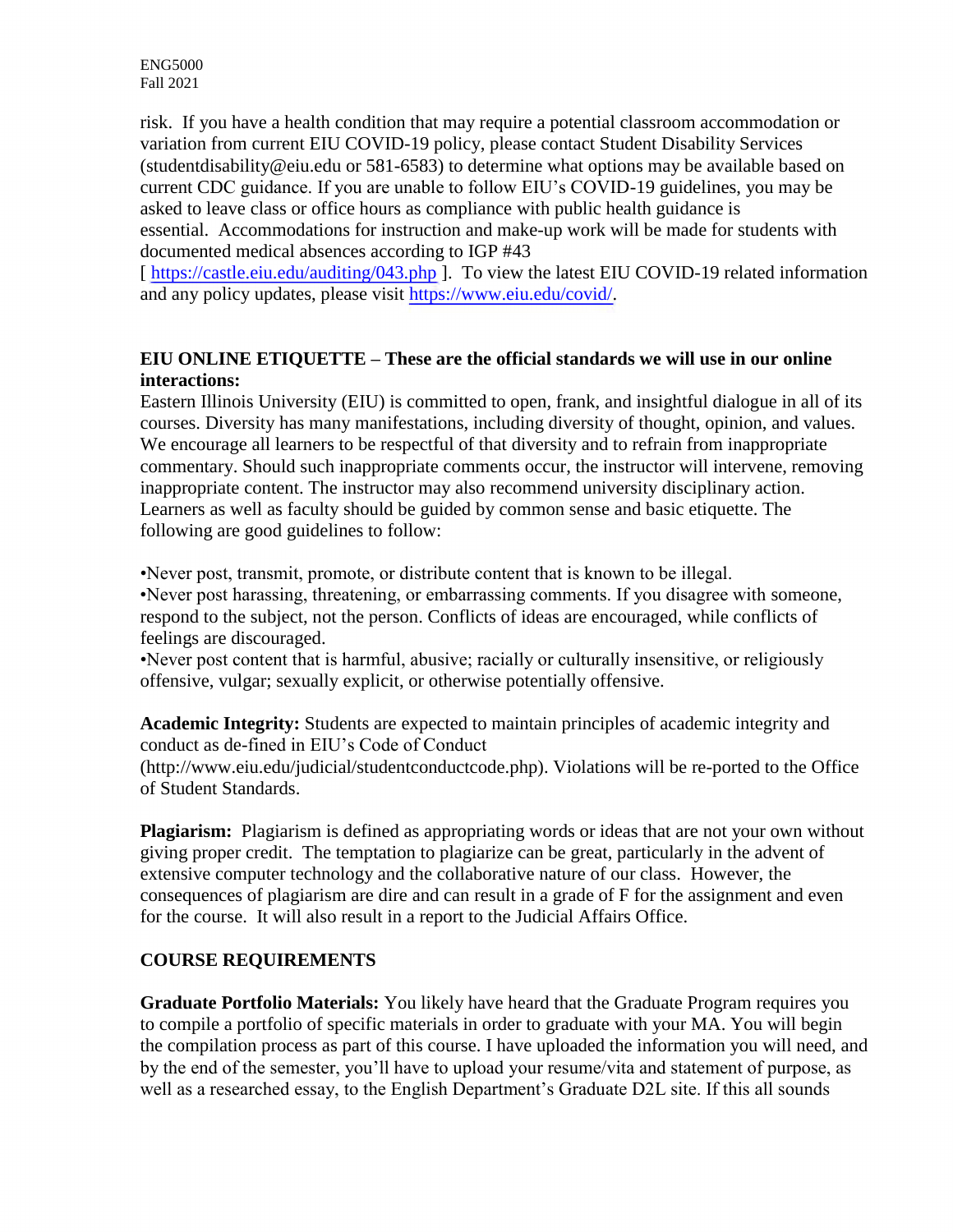complicated and daunting, it's not  $-1$ 'll explain it more as the semester goes on. Since this is more a requirement for the **degree** than the **course,** there is no grade assigned to the completion of this task.

**Weekly Short Essays**: In most weeks, you will turn in a 1-2-page *single-spaced* essay that addresses one or more points from that week's reading. You can do a broad analysis of several (or all) of the course readings for that week, or you can provide a focused discussion of a single reading or even a single issue within a reading. **NOTE:** These essays are NOT "responses" in that I do not care how you "felt" about what you read, whether or not you "liked" it, or even if you understood it (if you did not understand the reading, read it again more slowly). Instead, these essays should be *thesis-driven*: the introduction should contain a strong thesis statement that is supported by the body of the essay. These essays are due each Monday, should be posted in the designated Discussion Board, and are meant to facilitate discussion. For that reason, late essays are vastly less relevant to our purposes and will not be accepted. Due dates for the essays are indicated on the schedule of assignments as "E1," "E2," "E3," etc.

**CFP Abstract**: A "CFP" or "Call for Papers" is an announcement of a planned conference panel or collection of articles. The CFP describes what the panel or book will be about and invites people to submit their ideas for an essay that could be included in that panel or book. The submission is called an "abstract," which is a several-paragraph description of the essay the sender would like to submit to the panel or book. I will be giving you a CFP and you will need to write craft an abstract as though you were planning to submit an essay in response. You won't have to write the essay, just the several-paragraph abstract. If you're confused, don't worry, I will give a more in-depth assignment and there will always be opportunities for you to ask questions.

**Literary Studies Essay**: For this assignment, you will choose one literary-analytical approach and write an essay that analyzes *Beloved.*

**Statement of Purpose/Resume:** All graduate students need a resume or "curriculum vitae" or "vita" (what you call it depends on the job you are applying for). Based on your eventual career goals, you will craft that suits your purposes. You will also write a statement of purpose that outlines your goals for the MA degree and beyond. In addition to being assignments for this course, these will be included as part of your MA Professional Portfolio.

**Final Essay or Project:** This will be a project of your own choosing (likely a 10-page essay, but it could be another kind of project, like a lesson or unit plan), based on the work we have done in our course combined with your personal interests and/or career goals AND research you do independently. There is a lot of leeway here for you to design and project that suits your needs. If you like this project could be an expansion of one of your short essays. Ultimately, I want this project to be of professional use to you, in whatever form that might take. I will serve as a guide in whatever way you require.

**Participation**: The small size of this class affords us a rare opportunity, IF everyone takes responsibility for the quality of the course. For this reason, you will be expected each week to be an active participant in our Discussion forum on D2L. In order to do this, you must be prepared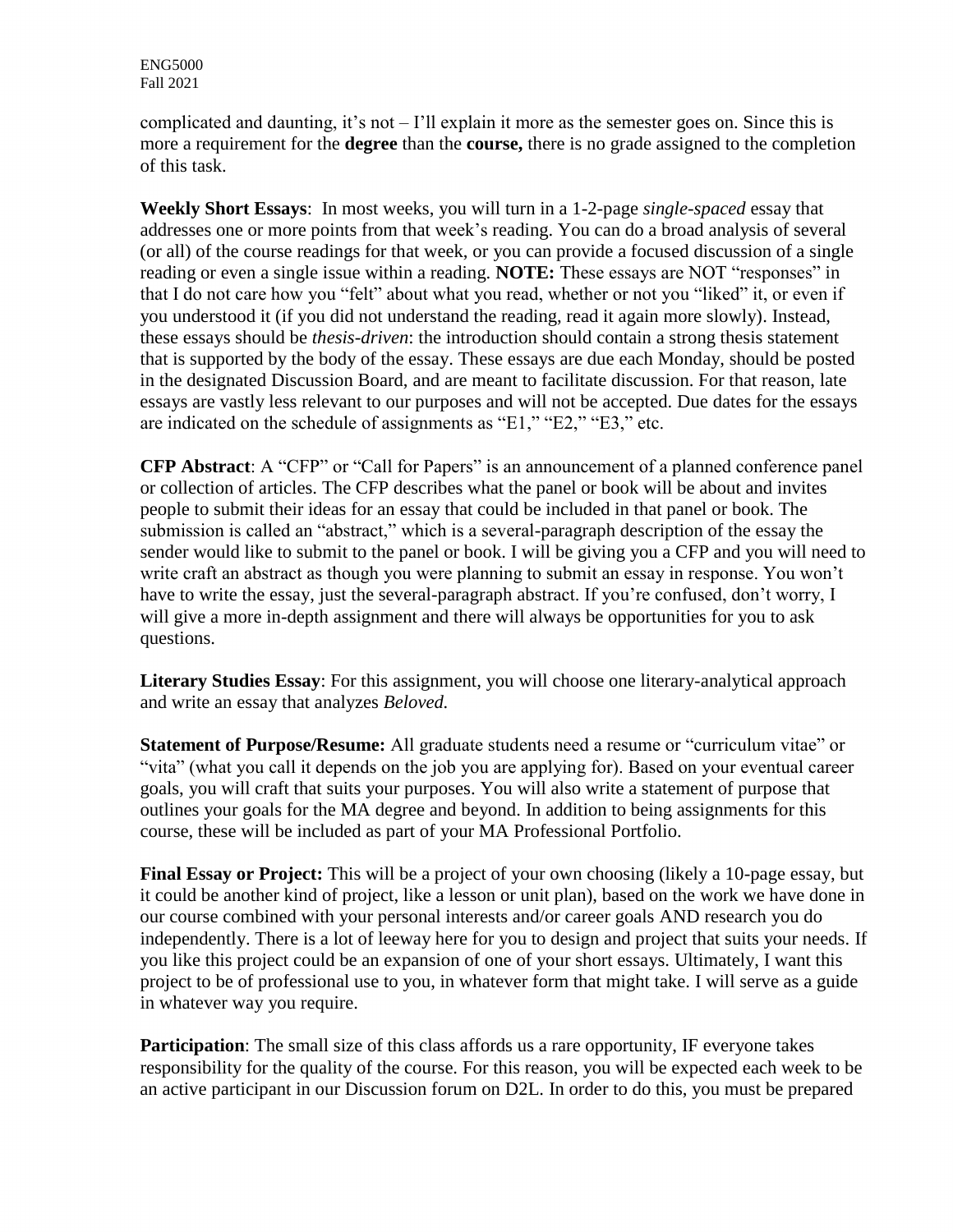each week, having read and taken notes on the assignment. If you do not prepare regularly and enthusiastically, your grade will be negatively affected.

#### **GRADE BREAKDOWN**

| Weekly written essays         | 40% (4% each) |
|-------------------------------|---------------|
| <b>CFP</b> Abstract           | 5%            |
| <b>Literary Studies Essay</b> | 20%           |
| <b>Statement of Purpose</b>   | 5%            |
| Resume/CV                     | 5%            |
| <b>Final Essay or Project</b> | 25%           |
|                               |               |